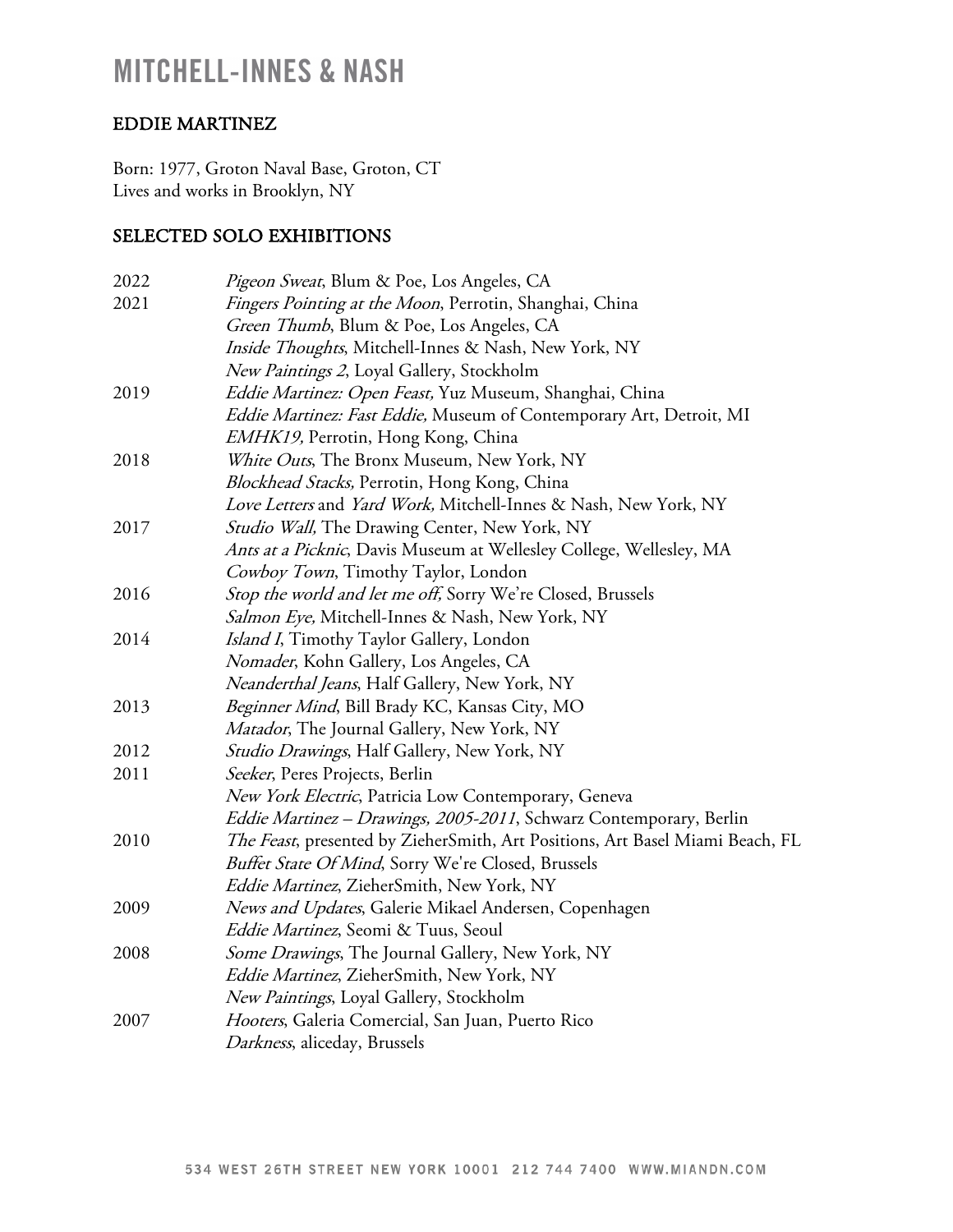| 2006 | Eddie Martinez, ZieherSmith, Volta Show, Basel                       |
|------|----------------------------------------------------------------------|
|      | A Horse With No Name, ZieherSmith, New York, NY                      |
|      | A Mini Carrot Experience, Loyal Gallery, Stockholm                   |
| 2005 | <i>Abracadabra</i> , Bucket Rider, Chicago, IL                       |
|      | A Big Ole Steely Dan Conversation, Allston Skirt Gallery, Boston, MA |
|      | Cool Beans Brother, Loyal Gallery, Stockholm                         |

#### SELECTED GROUP EXHIBITIONS

| 2021-22 | Linger and Flow, Pennsylvania Academy of the Fine Arts, Philadelphia, PA   |
|---------|----------------------------------------------------------------------------|
| 2020    | 100 Drawings from Now, The Drawing Center, New York, NY                    |
|         | Kaleidoscopes: Contemporary Portraiture, Perrotin, Hong Kong, China        |
|         | Sympathetic Magic, Blum & Poe, Los Angeles, CA                             |
|         | How 'Bout Them Apples', ross+kramer gallery, New York, NY                  |
|         | Arthur, Ratio 3, San Francisco, CA                                         |
| 2019    | Senior Coconut, Reyes   Finn, Detroit, MI                                  |
|         | Jaywalkers, Loyal Gallery, Stockholm, Sweden                               |
| 2018    | Palo Santo, Ratio 3, San Francisco, CA                                     |
|         | A New Way of Walking, Timothy Taylor, London                               |
|         | Beyond the Streets, Los Angeles, CA                                        |
| 2017    | 10 <sup>th</sup> Anniversary, Gallery Target, Tokyo                        |
|         | Drawing Island, The Journal Gallery, Brooklyn, NY                          |
| 2015-16 | 13, V1 Gallery, Copenhagen                                                 |
| 2015    | The Avant-Garde Won't Give Up: COBRA and it's Legacy, Blum and Poe, Los    |
|         | Angeles, CA                                                                |
|         | New York Painting, Kunstmuseum Bonn, Bonn, Germany                         |
|         | Die Dritte Hand - Last Exit Painting, Salon Dahlmann, Berlin               |
| 2014    | Brushcrusher, Studios353, New York, NY                                     |
|         | Vanitas: Contemporary Reflections on Love and Death from the Collection of |
|         | Stephane Janssen, Phoenix Art Museum, Phoenix, AZ                          |
|         | Life, The Journal Gallery at Venus Over Manhattan, New York, NY            |
|         | Tip Top, Greenpoint Terminal Gallery, Brooklyn, NY                         |
| 2013    | Body Language, Saatchi Gallery, London                                     |
|         | Paint On, Paint Off, Halsey McKay Gallery, New York, NY                    |
|         | Draw Gym, organized by Brian Belott, 247365 & Know More Games, New York,   |
|         | NY                                                                         |
|         | LAT. 41° 7' N., LONG. 72° 19' W, Martos Gallery, East Marion, New York, NY |
|         | Work, Klaus Von Nichtssagend Gallery, New York, NY                         |
| 2012    | EDDIE MARTINEZ - Paintings / PABLO PICASSO - Ceramics, Sorry We're         |
|         | Closed, Art Brussels                                                       |
|         | Group Show, Zach Feuer Gallery, New York, NY                               |
|         | Wonders - Masterpieces from Private Collections in Denmark, KUNSTEN Museum |
|         | of Modern Art, Aalborg, Denmark                                            |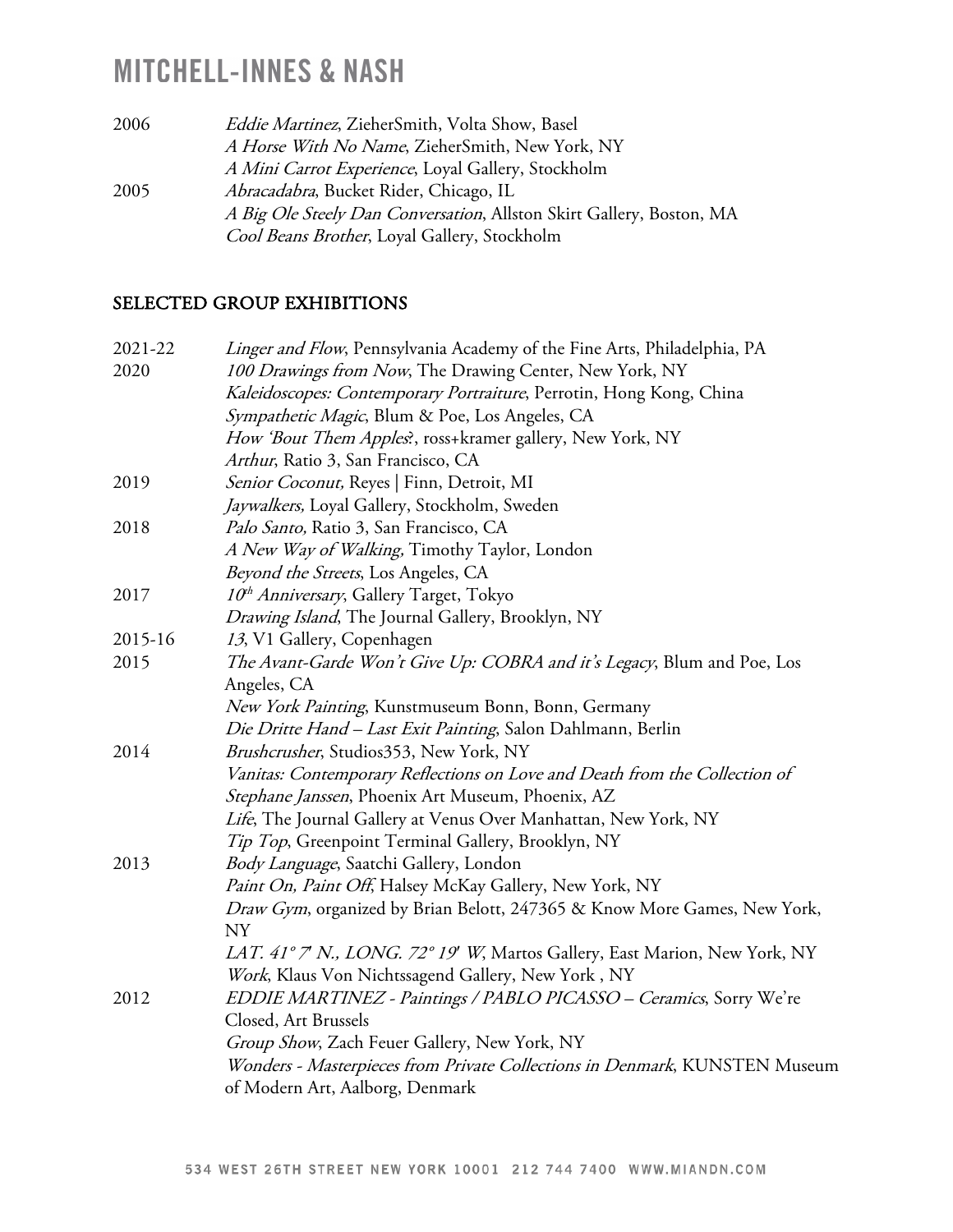|      | Jose Lerma & Eddie Martinez, Halsey McKay Gallery, East Hampton, New York,<br>NY                                                                          |
|------|-----------------------------------------------------------------------------------------------------------------------------------------------------------|
|      | Eagles, Marlborough Madrid                                                                                                                                |
|      | Breed, Greenberg Van Doren, New York, NY                                                                                                                  |
|      | Portrait of a Generation, The Hole, New York, NY                                                                                                          |
|      | Eddie Martinez & Jose Lerma, Halsay McKay, East Hampton, New York, NY<br>New Prints 2012/Winter, International Print Center New York, New York, NY        |
|      | Thanksgiving, V1 Gallery, Copenhagen                                                                                                                      |
| 2011 | BNA, ZieherSmith Pop-Up Gallery, Nashville, TN<br>back room, Untitled, New York, NY                                                                       |
|      | Facemaker, curated by Kathy Grayson, Royal/T, Culver City, CA                                                                                             |
|      | Body Language, The Saatchi Gallery, London                                                                                                                |
|      | The Big Clown Show, Sorry We're Closed, Art Brussels                                                                                                      |
|      | New York Minute, Garage Center For Contemporary Culture, Moscow                                                                                           |
|      | Triangle Fool, Hiromiyoshii Roppongi Gallery, Tokyo                                                                                                       |
|      | I Am Who I Am: The Portrait Reconsidered, Steven Zevitas Gallery, Boston, MA<br>Cover Version LP, curated by Timothy Hull, BAMart, Brooklyn, New York, NY |
|      | Group Show, Galerie Suzanne Tarasieve, Paris                                                                                                              |
| 2010 | The Power of Selection, curated by Ryan Travis Christian, Western Exhibitions,                                                                            |
|      | Chicago, IL                                                                                                                                               |
|      | Not Quite Open for Business, The Hole, New York, NY                                                                                                       |
|      | Insider/Outsider, Portugal Arte 2010, Lisbon                                                                                                              |
|      | Draw, curated by Erik Foss and Curse Mackey, Museo de la Cuidad de Mexico,                                                                                |
|      | Mexico City                                                                                                                                               |
|      | Wall to Wall, Daniel Weinberg Gallery, Los Angeles, CA                                                                                                    |
|      | Apartment Show Presents Big Apple, Clifton Benevento, New York, NY                                                                                        |
|      | Forth Estate Editions, Frederieke Taylor Gallery, New York, NY                                                                                            |
|      | The Cannibal's Muse, curated by Max Henry, Patricia Low Gallery, Gstaad,                                                                                  |
|      | Switzerland                                                                                                                                               |
| 2009 | Forth Estate Editions, RISD Memorial Hall Gallery, Providence, RI                                                                                         |
|      | New York Minute, MACRO FUTURE, Museum of Contemporary Art, Rome                                                                                           |
|      | Grand Reopening, ZieherSmith, New York, NY                                                                                                                |
|      | Leaves of Ash, Suzanne Tarasieve Gallery, Paris                                                                                                           |
|      | Just Landed, two person show with Wes Lang, aliceday, Brussels                                                                                            |
|      | Collaborations, ZieherSmith, New York, NY                                                                                                                 |
| 2008 | This is Boston, Not LA, LaMontagne Gallery, Boston, MA                                                                                                    |
|      | <i>Whatever is Whatever</i> , curated by Dimitrios Antonitsis, Hydra Project, Hydra,<br>Greece                                                            |
|      | Timeless, Morris Museum, Morristown, NJ                                                                                                                   |
|      | <i>Mail Order Monsters,</i> curated by Kathy Grayson, Andreas Melas Presents, Athens                                                                      |
|      | and Max Wigram Gallery, London                                                                                                                            |
|      | Living In A Box, Galerie Mikael Andersen, Berlin                                                                                                          |
|      | ambivalent figuration; people, Samson Projects, Boston, MA                                                                                                |
|      |                                                                                                                                                           |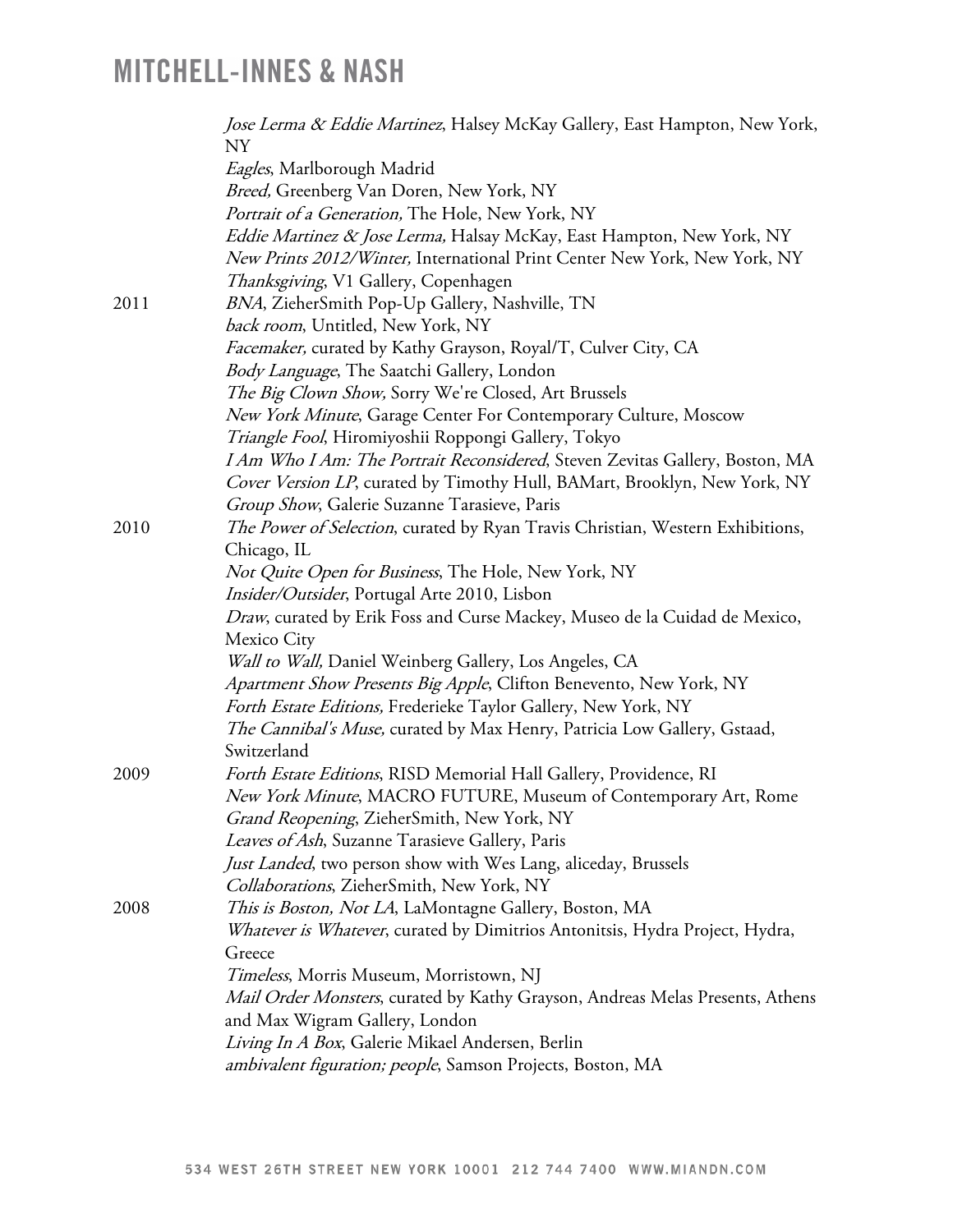| 2007 | Eddie Martinez, William J. O'Brian, Roman Wolgin, Jonas Wood, Gallery Min<br>Min, Tokyo |
|------|-----------------------------------------------------------------------------------------|
|      | Accessories, Galerie Mikael Anderson, Copenhagen                                        |
|      | Painters, Cosar HMT, Düsseldorf                                                         |
|      | Mail Order Monsters, curated by Kathy Grayson, Deitch Projects, New York and            |
|      | Peres Projects, Berlin                                                                  |
|      | Athens Biennial, curated by Dan Nadel, Athens                                           |
|      | Cabinet of Curiosities, curated by Kathy Grayson, The Journal, Brooklyn, NY             |
|      | So Wrong, I'm Right, Blum & Poe, Los Angeles, CA                                        |
|      | Crystal Crunch, curated by Taylor McKimens, Perugi, Padua, Italy                        |
|      | Five Painters, Loyal Gallery, Stockholm                                                 |
| 2006 | Panic Room: Works from the Dakis Joannou Collection, Deste Foundation Centre            |
|      | for Contemporary Art, Athens                                                            |
|      | Beyond, curated by Caroline Hwang & Suzannah Sinclair, New Image Art, Los               |
|      | Angeles, CA                                                                             |
|      | You have to be almost gifted to do what I do, Alexander and Bonin, New York, NY         |
|      | Don't Abandon The Ship, Allston Skirt Gallery, Boston, MA                               |
|      | Fine Line, Adam Baumgold Gallery, New York, NY                                          |
| 2005 | Thank You for the Days, Bucket Rider Gallery, Chicago, IL                               |
|      | Winners, HiFi Gallery, Austin, TX                                                       |
|      | Greater Brooklyn, CRG Gallery, New York, NY                                             |
|      | Loyal and his band hand drawn covers, Loyal Gallery, Stockholm                          |
| 2004 | <i>Eddie Martinez and Denise Kupferschmidt</i> , Evos Arts, Lowell, MA                  |
|      | In The Making, KCDC, Brooklyn, NY                                                       |
|      | The 18th Drawing Show, Mills Gallery, Boston, MA                                        |
|      | Eddie Martinez and Matt Clark, Compound Gallery, Portland, OR                           |
|      | Suburban, 1300 Gallery, Cleveland, OH                                                   |
|      | The Russian Doll Show, 65 Hope Street Gallery, Brooklyn, NY. Exhibition also            |
|      | traveled to New Image Art, Los Angeles, CA; Space 1026, Philadelphia, PA; and           |
|      | Green Street Gallery, Jamaica Plain, MA                                                 |
| 2003 | Dishwasher Safe, Wurst Gallery, Portland, OR                                            |
|      | Halloween Show, Evos Arts, Lowell, MA                                                   |
|      | Go Team, Upstairs At Johnsons, Boston, MA                                               |
|      | Textile, Somerville Arts Center, Somerville, MA                                         |
|      | Subconscious, 1300 Gallery, Cleveland, OH                                               |
|      | Overhung, Oni Gallery, Boston, MA                                                       |
|      | Animal Show, Mass Art, Boston, MA                                                       |

#### SELECTED BIBLIOGRAPHY

2020 Benjamin Sutton, "Why Painter Eddie Martinez Is Having His Biggest Year Yet," Artsy, August 6, 2020. "What 11 Artists Have Created During Quarantine," Architectural Digest, May 19, 2020.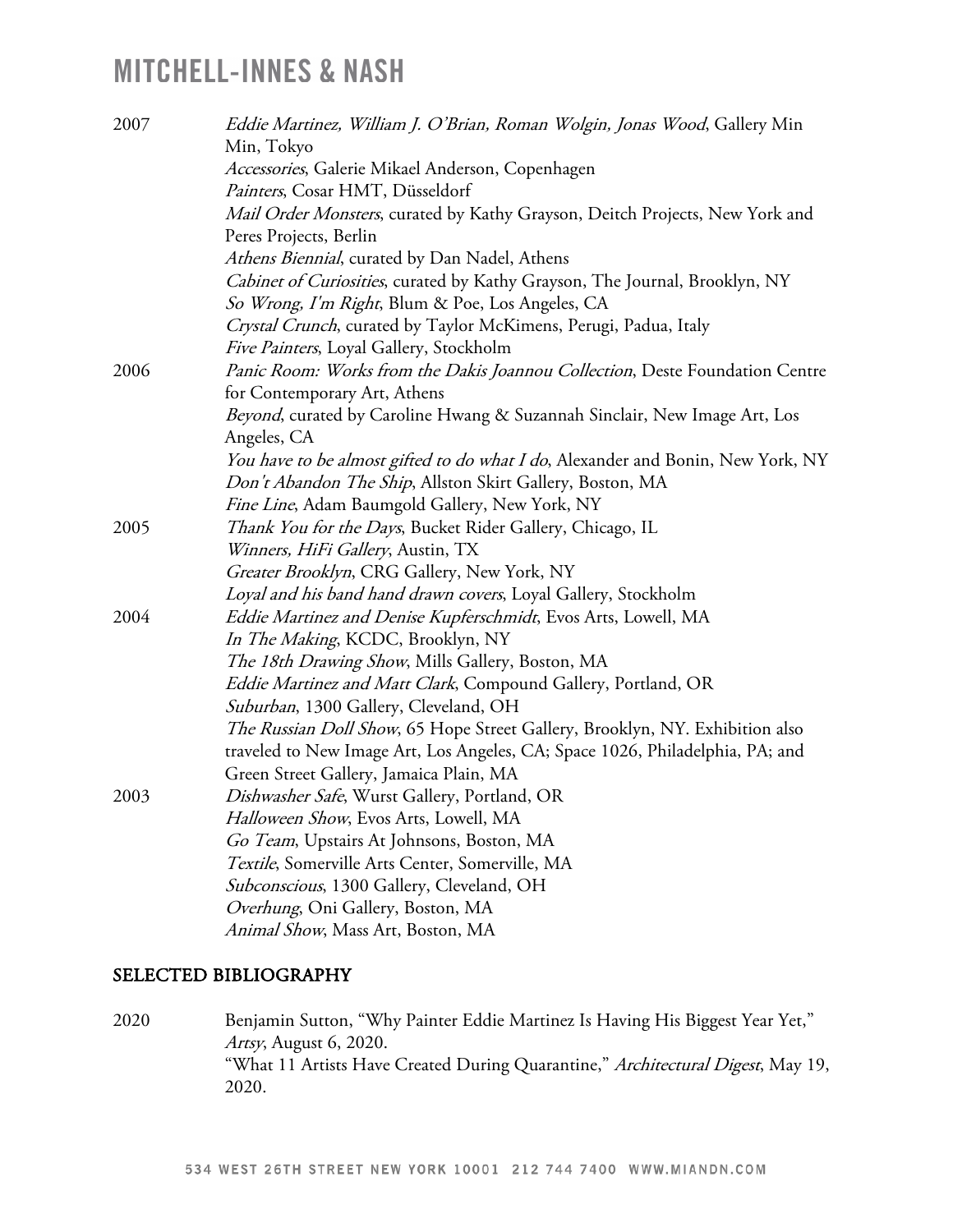|      | Evan Pricco, "Eddie Martinez: Fast Serve," Juxtapoz Art & Culture, March 2020.                  |
|------|-------------------------------------------------------------------------------------------------|
| 2019 | Martha Schwendener, "What To See In New York Art Galleries This Week," The                      |
|      | New York Times, January 2019.                                                                   |
| 2018 | Sarah Cascone and Caroline Goldstein, "35 Stunning Museum Shows To See in                       |
|      | New York Over The Holidays, From Renaissance Jewel Boxes to Heart-Thumping                      |
|      | Surveys," Artnet News, December 11, 2018.                                                       |
|      | Ted Loos, "Eddie Martinez's Triumphant Abstractions Land At The Bronx Museum                    |
|      | of the Arts," Culture Magazine, November 2018.                                                  |
| 2017 | Cate McQuaid, "At The Rose and Davis Museums, In Between Representation and                     |
|      | Abstraction," The Boston Globe, October 27, 2017.                                               |
|      | Ann Binlot, "Eddie Martinez Opens His First Museum Show At The Davis                            |
|      | Museum," Forbes, October 27, 2017.                                                              |
|      | Andrea K. Scott, "Four Drawing Shows To See Now," The New Yorker, October                       |
|      | 25, 2017.                                                                                       |
|      | Sarah Cascone, "Editors' Picks: 18 Things To See In New York This Week," Artnet                 |
|      | <i>News</i> , October 10, 2017.                                                                 |
|      | Jethro Turner, "An Interview with Artist Eddie Martinez on his Latest Show                      |
|      | 'Cowboy Town' at Timothy Taylor, London," Purple.fr, April 7, 2017                              |
| 2016 | Courtney Willis Blair, "Studio Visit: Eddie Martinez," Forbes, March 3, 2016                    |
|      | Bill Powers, "I Needed to Figure Out Something I Could Make Myself: A Talk                      |
|      | With Eddie Martinez", ARTnews, January 2016                                                     |
|      | Paul Laster, "11 Things to Do in New York's Art World Before February 1st,"                     |
|      | Observer, January 28, 2016                                                                      |
| 2015 | Joan Waltemath, "Means of Approach: New York Painting," The Brooklyn Rail,<br>September 8, 2015 |
| 2014 | Scott Indrisek, "Eddie Martinez Edges Towards Abstraction," Artinfo, September 19,<br>2014      |
|      | "Barry McGee x Eddie Martinez," Interview Magazine, September 2014                              |
|      | Daniel Riley, "If de Kooning Had Been a Graffiti Kid: Eddie Martinez," GQ,                      |
|      | September, 2014                                                                                 |
|      | "Must-See Show: Eddie Martinez 'Nomader'," Supertouch, September 14, 2014                       |
|      | Carolina A. Miranda, "Datebook," L.A. Times, September 12, 2014                                 |
|      | Andrew Russeth, "'Eddie Martinez: Matador' at the Journal Gallery", GalleristNY,                |
|      | April 16, 2014                                                                                  |
| 2013 | Evanice Holz, "Eddie Martinez", Eye See Hue, February 2013                                      |
|      | Christopher Howard, "Eddie Martinez", Artforum, April 2013                                      |
| 2012 | "Eddie Martinez," New York Close Up (documentary), Art21, premiered June 15,                    |
|      | 2012                                                                                            |
|      | Ross Simonini, "Interview with Eddie Martinez," The Believer Logger, May 26,                    |
|      | 2012                                                                                            |
|      | Glenn O'Brien, "Eddie Martinez: Studio Drawings," Paper Chase Press, 2012                       |
| 2011 | Georgina Adam et al, "Frieze Report," The Art Newspaper, online October 15, 2011                |
|      | "100 Best Fall Gallery Shows," Modern Painters, September 2011                                  |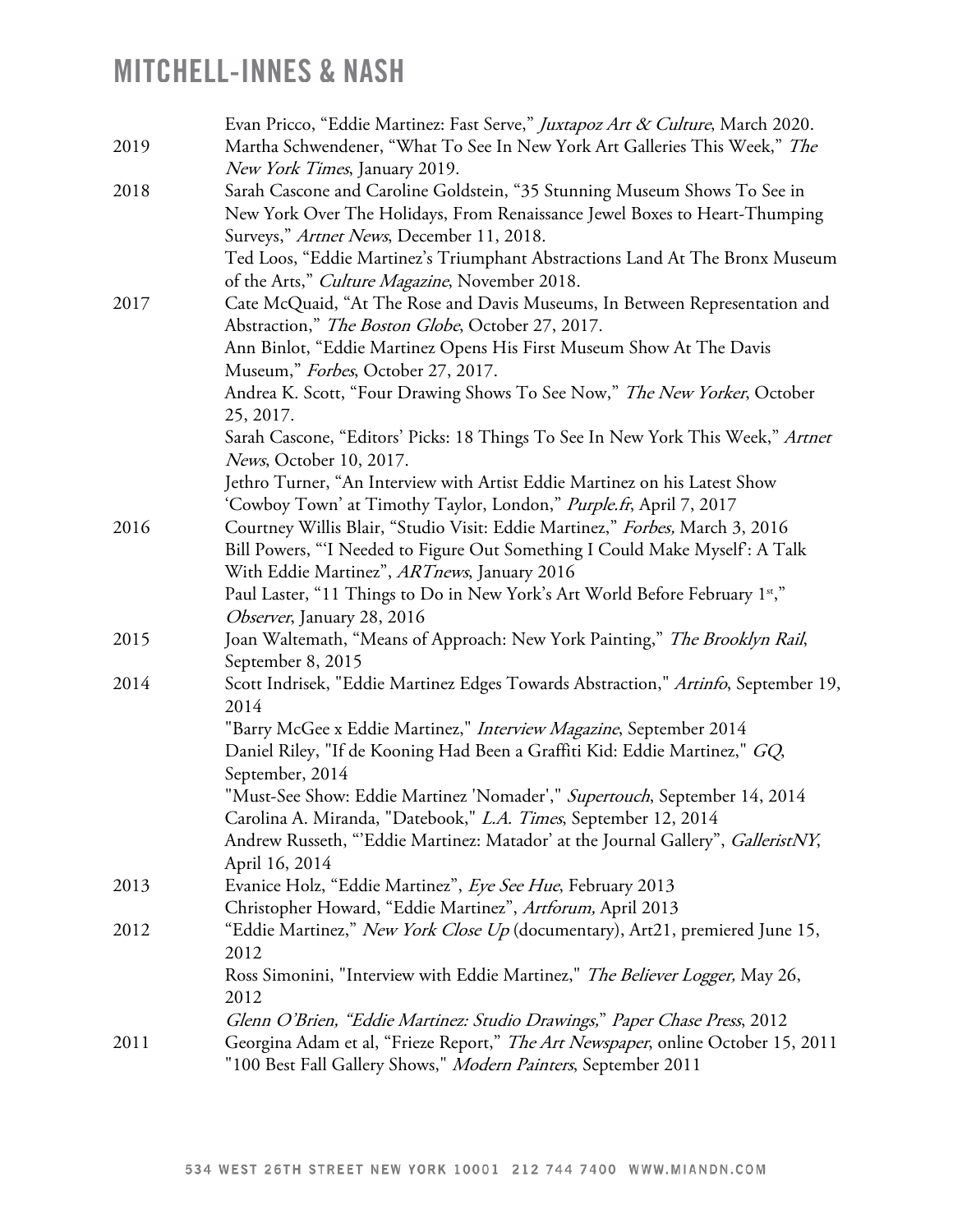|      | Joe Nolan, "Art Crawl Plays Host to ZieherSmith," Nashville Scene, August 4, 2011<br>"50 Under 50: The Annual Young Collectors List," Modern Painters, Summer 2011 |
|------|--------------------------------------------------------------------------------------------------------------------------------------------------------------------|
| 2010 | Howard Hurst, "Art Basel Miami Beach Day 3," ArtCards Review, December 5,                                                                                          |
|      | 2010                                                                                                                                                               |
|      | "The Ten Best Booths of Art Basel Miami Beach," ARTINFO, December 3, 2010                                                                                          |
|      | Paul Laster, "The Best of Art Basel Miami Beach 2010," Flavorwire, December 2,<br>2010                                                                             |
|      | Roberta Smith, "Art in Review: Eddie Martinez." New York Times, February 11,                                                                                       |
|      | 2010                                                                                                                                                               |
|      | Claire Barliant, "Art Review: Eddie Martinez," Time Out New York, February 4-10,<br>2010                                                                           |
|      | Stephan Fowlkes, "Chelsea Art Crawl," The New York Optimist, January 2010                                                                                          |
| 2008 | David Coggins, "15 for '09: Eddie Martinez," Interview Magazine (December 2008)                                                                                    |
|      | Wes Lang, "In Focus: Eddie Martinez," The Journal (December 2008)                                                                                                  |
|      | Alex Gartenfeld, "Michael Nevin On Line Drawing," Paper Magazine (October<br>2008)                                                                                 |
|      | Eddie Martinez, New York: PictureBox & ZieherSmith, 2008                                                                                                           |
|      | "Eddie Martinez: Blockheads," Knock 8 (Spring 2008)                                                                                                                |
| 2007 | John Goodrich, "Full-Tilt Figuration," The New York Sun, September 13, 2007                                                                                        |
|      | Revisionaries; A Decade of Artists in Tokion, New York: Abrams, 2007                                                                                               |
|      | Anna Altman, "Review: Crystal Crunch," Artkrush 54, March 21-April 3, 2007                                                                                         |
|      | "Eddie Martinez," New American Paintings, Boston: Open Studios Press, Spring                                                                                       |
|      | 2007                                                                                                                                                               |
| 2006 | Mary Louise Schumacher, "Worthy alternative art transcends pop culture,"                                                                                           |
|      | Milwaukee Journal Sentinel, November 7, 2006                                                                                                                       |
|      | Martin Gelin, "Wes, Jules & Eddie," Bon International 9 (Fall 2006)                                                                                                |
|      | David Coggins, "Eddie Martinez at ZieherSmith," Art In America, October 2006                                                                                       |
|      | Anthony Downey, "Debut: Eddie Martinez," ArtReview, June 2006                                                                                                      |
|      | Delaine LeBas, "Scrapbook," ArtReview, March 2006                                                                                                                  |
|      | Dominic Molon, "Games for Two or More," ArtReview, March 2006                                                                                                      |
|      | Susanna Slöör, "Att markera sin plats: Eddie Martinez, Galleri Loyal," Omkonst,                                                                                    |
|      | February 16, 2006                                                                                                                                                  |
| 2005 | Daniel Kunitz, "Eddie Martinez: Everyday Folk," ArtReview, July 2005                                                                                               |
|      | James Reed, "Rockin' Art Exhibit," The Boston Globe, June 25, 2005                                                                                                 |
|      | Loyal and His Band, Stockholm: Loyal, 2005                                                                                                                         |
|      | Amy Giunta, "Eddie Martinez," Loyal Magazine, March, 2005                                                                                                          |
|      | Ernest Loesser, "King Of Art," Tokion Magazine, Issue 46, March/April 2005                                                                                         |
| 2004 | Royce Deans, "Eddie Martinez," Copper Press, Issue 20, 2004                                                                                                        |
|      | "Independent Curators," Boston Magazine, March 2004                                                                                                                |
|      | Sonya Shrier, "The Russian Doll Show," The Brooklyn Rail, February 2004                                                                                            |
| 2003 | Michael Haggerty, "Doll Parts," XLR8R Magazine, December 2003                                                                                                      |

### HONORS AND RESIDENCIES